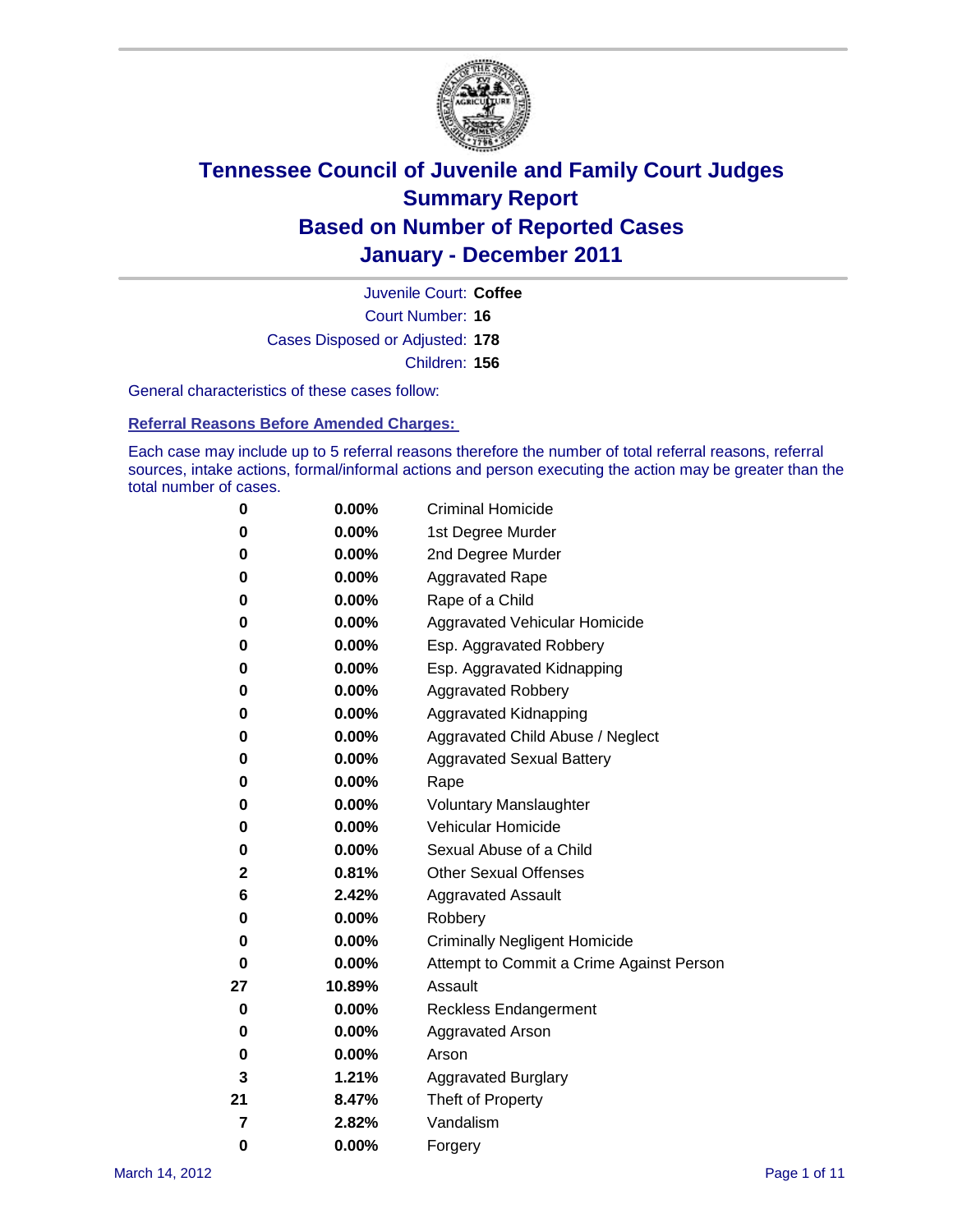

Court Number: **16** Juvenile Court: **Coffee** Cases Disposed or Adjusted: **178** Children: **156**

#### **Referral Reasons Before Amended Charges:**

Each case may include up to 5 referral reasons therefore the number of total referral reasons, referral sources, intake actions, formal/informal actions and person executing the action may be greater than the total number of cases.

| 0  | 0.00%  | <b>Worthless Checks</b>                                     |
|----|--------|-------------------------------------------------------------|
| 0  | 0.00%  | Illegal Possession / Fraudulent Use of Credit / Debit Cards |
| 5  | 2.02%  | <b>Burglary</b>                                             |
| 0  | 0.00%  | Unauthorized Use of a Vehicle                               |
| 1  | 0.40%  | <b>Cruelty to Animals</b>                                   |
| 1  | 0.40%  | Sale of Controlled Substances                               |
| 0  | 0.00%  | <b>Other Drug Offenses</b>                                  |
| 32 | 12.90% | Possession of Controlled Substances                         |
| 0  | 0.00%  | <b>Criminal Attempt</b>                                     |
| 0  | 0.00%  | Carrying Weapons on School Property                         |
| 3  | 1.21%  | Unlawful Carrying / Possession of a Weapon                  |
| 4  | 1.61%  | <b>Evading Arrest</b>                                       |
| 0  | 0.00%  | Escape                                                      |
| 2  | 0.81%  | Driving Under Influence (DUI)                               |
| 11 | 4.44%  | Possession / Consumption of Alcohol                         |
| 0  | 0.00%  | Resisting Stop, Frisk, Halt, Arrest or Search               |
| 0  | 0.00%  | <b>Aggravated Criminal Trespass</b>                         |
| 0  | 0.00%  | Harassment                                                  |
| 0  | 0.00%  | Failure to Appear                                           |
| 0  | 0.00%  | Filing a False Police Report                                |
| 1  | 0.40%  | Criminal Impersonation                                      |
| 4  | 1.61%  | <b>Disorderly Conduct</b>                                   |
| 1  | 0.40%  | <b>Criminal Trespass</b>                                    |
| 0  | 0.00%  | <b>Public Intoxication</b>                                  |
| 0  | 0.00%  | Gambling                                                    |
| 18 | 7.26%  | Traffic                                                     |
| 0  | 0.00%  | <b>Local Ordinances</b>                                     |
| 0  | 0.00%  | Violation of Wildlife Regulations                           |
| 0  | 0.00%  | Contempt of Court                                           |
| 27 | 10.89% | Violation of Probation                                      |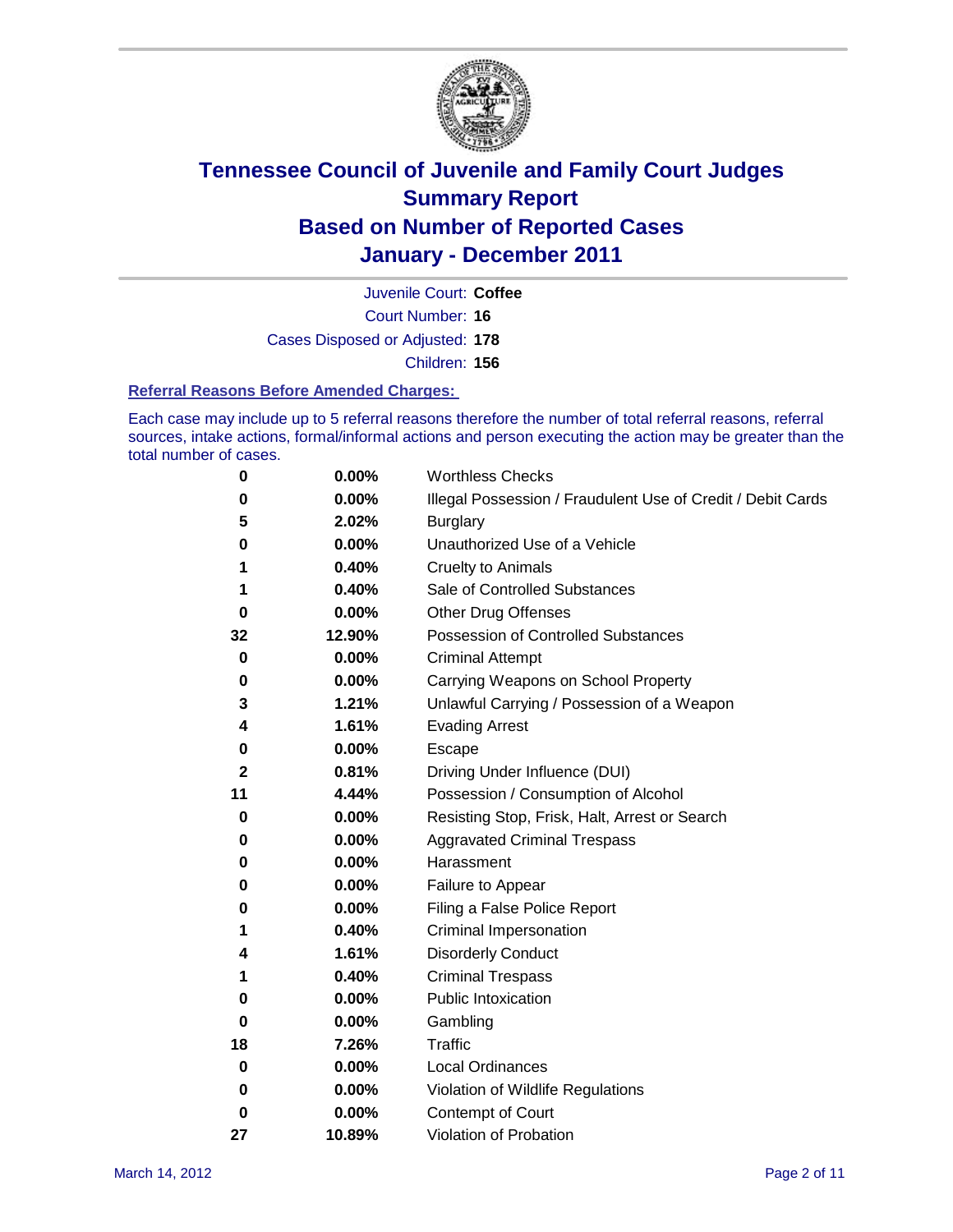

Court Number: **16** Juvenile Court: **Coffee** Cases Disposed or Adjusted: **178** Children: **156**

#### **Referral Reasons Before Amended Charges:**

Each case may include up to 5 referral reasons therefore the number of total referral reasons, referral sources, intake actions, formal/informal actions and person executing the action may be greater than the total number of cases.

| 248      | 100.00%  | <b>Total Referrals</b>                 |
|----------|----------|----------------------------------------|
| 1        | 0.40%    | Other                                  |
| 0        | 0.00%    | <b>Consent to Marry</b>                |
| 0        | 0.00%    | <b>Request for Medical Treatment</b>   |
| 0        | 0.00%    | <b>Child Support</b>                   |
| 0        | 0.00%    | Paternity / Legitimation               |
| 0        | 0.00%    | Visitation                             |
| 0        | 0.00%    | Custody                                |
| 0        | $0.00\%$ | <b>Foster Care Review</b>              |
| 0        | $0.00\%$ | <b>Administrative Review</b>           |
| 0        | 0.00%    | <b>Judicial Review</b>                 |
| 7        | 2.82%    | Violation of Informal Adjustment       |
| $\bf{0}$ | 0.00%    | <b>Violation of Pretrial Diversion</b> |
| $\bf{0}$ | 0.00%    | <b>Termination of Parental Rights</b>  |
| 0        | 0.00%    | Dependency / Neglect                   |
| $\bf{0}$ | 0.00%    | <b>Physically Abused Child</b>         |
| 0        | 0.00%    | <b>Sexually Abused Child</b>           |
|          | 0.40%    | Violation of Curfew                    |
| 0        | 0.00%    | Violation of a Valid Court Order       |
| 3        | 1.21%    | Possession of Tobacco Products         |
| $\bf{0}$ | 0.00%    | Out-of-State Runaway                   |
| 12       | 4.84%    | In-State Runaway                       |
| 5        | 2.02%    | Truancy                                |
| 43       | 17.34%   | <b>Unruly Behavior</b>                 |
| 0        | 0.00%    | Violation of Aftercare                 |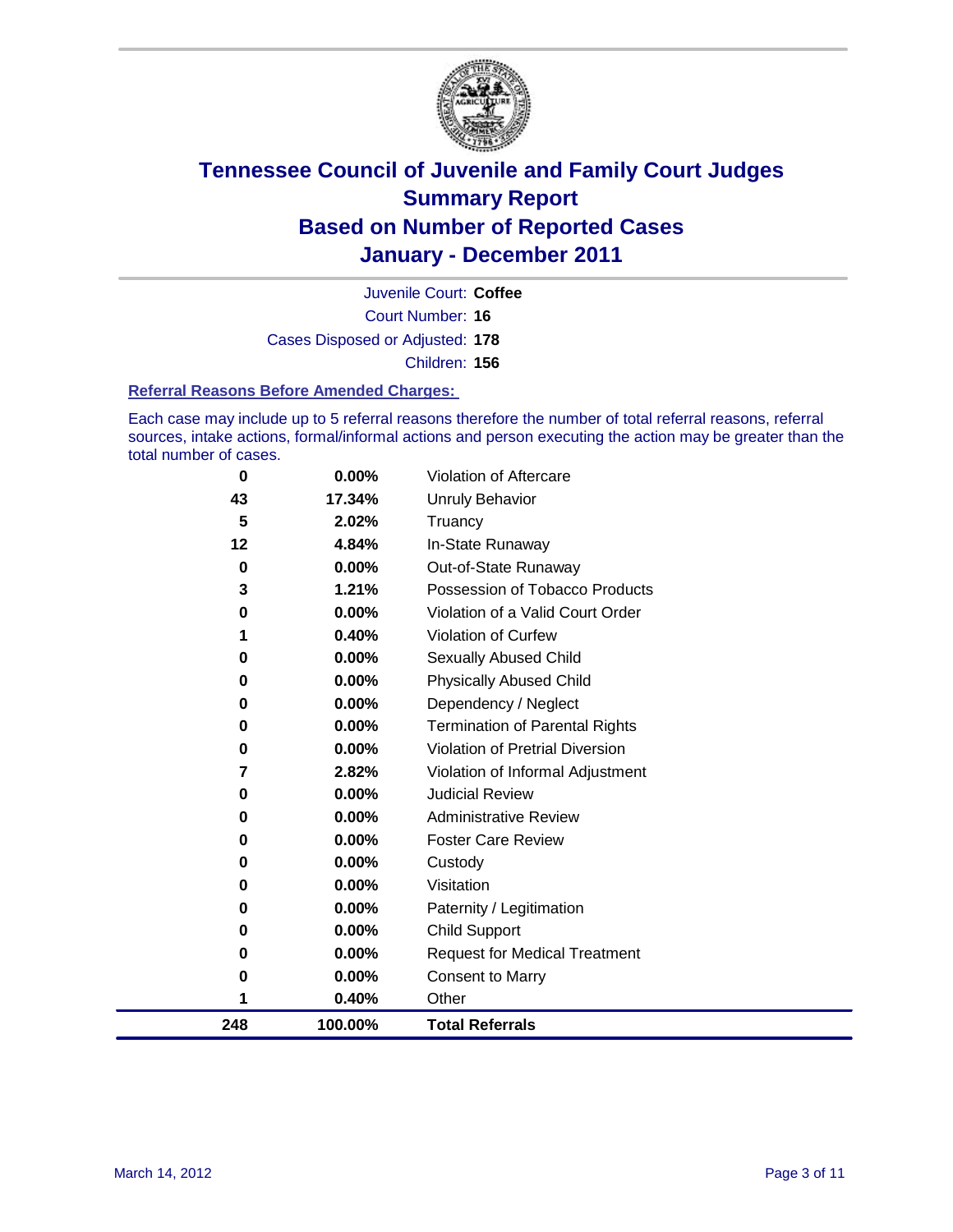

| 248                        | 100.00%                         | <b>Total Referral Sources</b>     |  |
|----------------------------|---------------------------------|-----------------------------------|--|
| 0                          | 0.00%                           | Other                             |  |
| 0                          | 0.00%                           | Unknown                           |  |
| 0                          | 0.00%                           | Hospital                          |  |
| 0                          | 0.00%                           | Child & Parent                    |  |
| 1                          | 0.40%                           | Victim                            |  |
| $\bf{0}$                   | 0.00%                           | <b>Other Court</b>                |  |
| 0                          | 0.00%                           | Social Agency                     |  |
| 24                         | 9.68%                           | <b>Court Staff</b>                |  |
| 0                          | 0.00%                           | <b>District Attorney's Office</b> |  |
| 0                          | 0.00%                           | <b>Other State Department</b>     |  |
| 10                         | 4.03%                           | <b>DCS</b>                        |  |
| 0                          | 0.00%                           | <b>CSA</b>                        |  |
| 14                         | 5.65%                           | School                            |  |
| 0                          | 0.00%                           | Self                              |  |
| $\bf{0}$                   | 0.00%                           | Relatives                         |  |
| 34                         | 13.71%                          | Parents                           |  |
| 165                        | 66.53%                          | Law Enforcement                   |  |
| <b>Referral Sources: 1</b> |                                 |                                   |  |
|                            |                                 | Children: 156                     |  |
|                            | Cases Disposed or Adjusted: 178 |                                   |  |
|                            | Court Number: 16                |                                   |  |
| Juvenile Court: Coffee     |                                 |                                   |  |
|                            |                                 |                                   |  |

### **Age of Child at Referral: 2**

| 156 | 100.00%       | <b>Total Child Count</b> |
|-----|---------------|--------------------------|
|     | $0.00\%$<br>0 | <b>Unknown</b>           |
|     | 0<br>0.00%    | Ages 19 and Over         |
| 46  | 29.49%        | Ages 17 through 18       |
| 79  | 50.64%        | Ages 15 through 16       |
| 20  | 12.82%        | Ages 13 through 14       |
|     | 4.49%<br>7    | Ages 11 through 12       |
|     | 4<br>2.56%    | Ages 10 and Under        |
|     |               |                          |

<sup>1</sup> If different than number of Referral Reasons (248), verify accuracy of your court's data.

<sup>2</sup> One child could be counted in multiple categories, verify accuracy of your court's data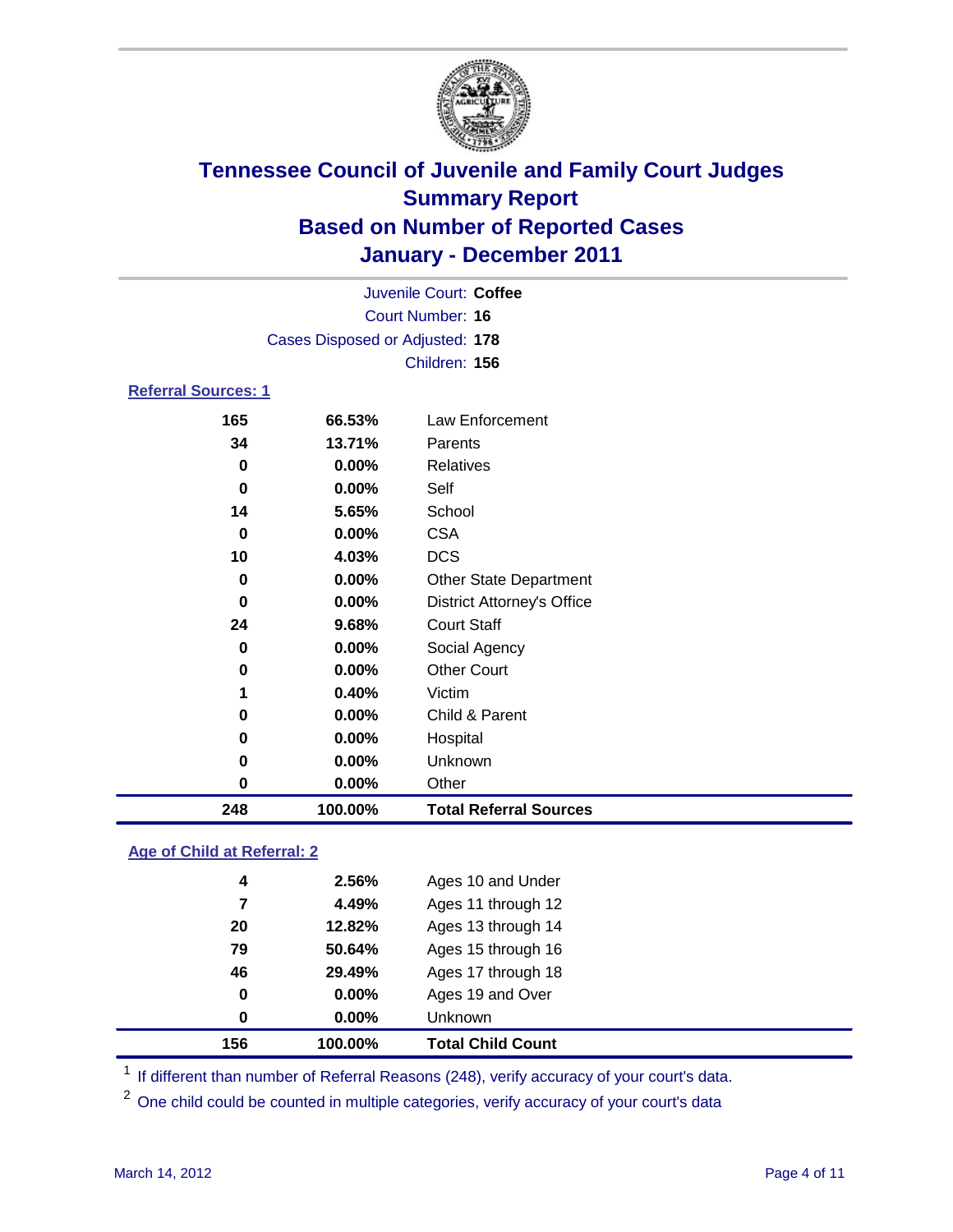

| Juvenile Court: Coffee                  |                                 |                          |  |  |
|-----------------------------------------|---------------------------------|--------------------------|--|--|
| Court Number: 16                        |                                 |                          |  |  |
|                                         | Cases Disposed or Adjusted: 178 |                          |  |  |
|                                         |                                 | Children: 156            |  |  |
| Sex of Child: 1                         |                                 |                          |  |  |
| 111                                     | 71.15%                          | Male                     |  |  |
| 45                                      | 28.85%                          | Female                   |  |  |
| $\bf{0}$                                | 0.00%                           | Unknown                  |  |  |
| 156                                     | 100.00%                         | <b>Total Child Count</b> |  |  |
| Race of Child: 1                        |                                 |                          |  |  |
| 149                                     | 95.51%                          | White                    |  |  |
| $\overline{7}$                          | 4.49%                           | African American         |  |  |
| 0                                       | 0.00%                           | Native American          |  |  |
| $\mathbf 0$                             | 0.00%                           | Asian                    |  |  |
| 0                                       | 0.00%                           | Mixed                    |  |  |
| $\mathbf 0$                             | 0.00%                           | Unknown                  |  |  |
| 156                                     | 100.00%                         | <b>Total Child Count</b> |  |  |
| <b>Hispanic Origin: 1</b>               |                                 |                          |  |  |
| $\boldsymbol{9}$                        | 5.77%                           | Yes                      |  |  |
| 147                                     | 94.23%                          | <b>No</b>                |  |  |
| $\mathbf 0$                             | 0.00%                           | Unknown                  |  |  |
| 156                                     | 100.00%                         | <b>Total Child Count</b> |  |  |
| <b>School Enrollment of Children: 1</b> |                                 |                          |  |  |
| 154                                     | 98.72%                          | Yes                      |  |  |
| 1                                       | 0.64%                           | No                       |  |  |
| 1                                       | 0.64%                           | Unknown                  |  |  |
| 156                                     | 100.00%                         | <b>Total Child Count</b> |  |  |

One child could be counted in multiple categories, verify accuracy of your court's data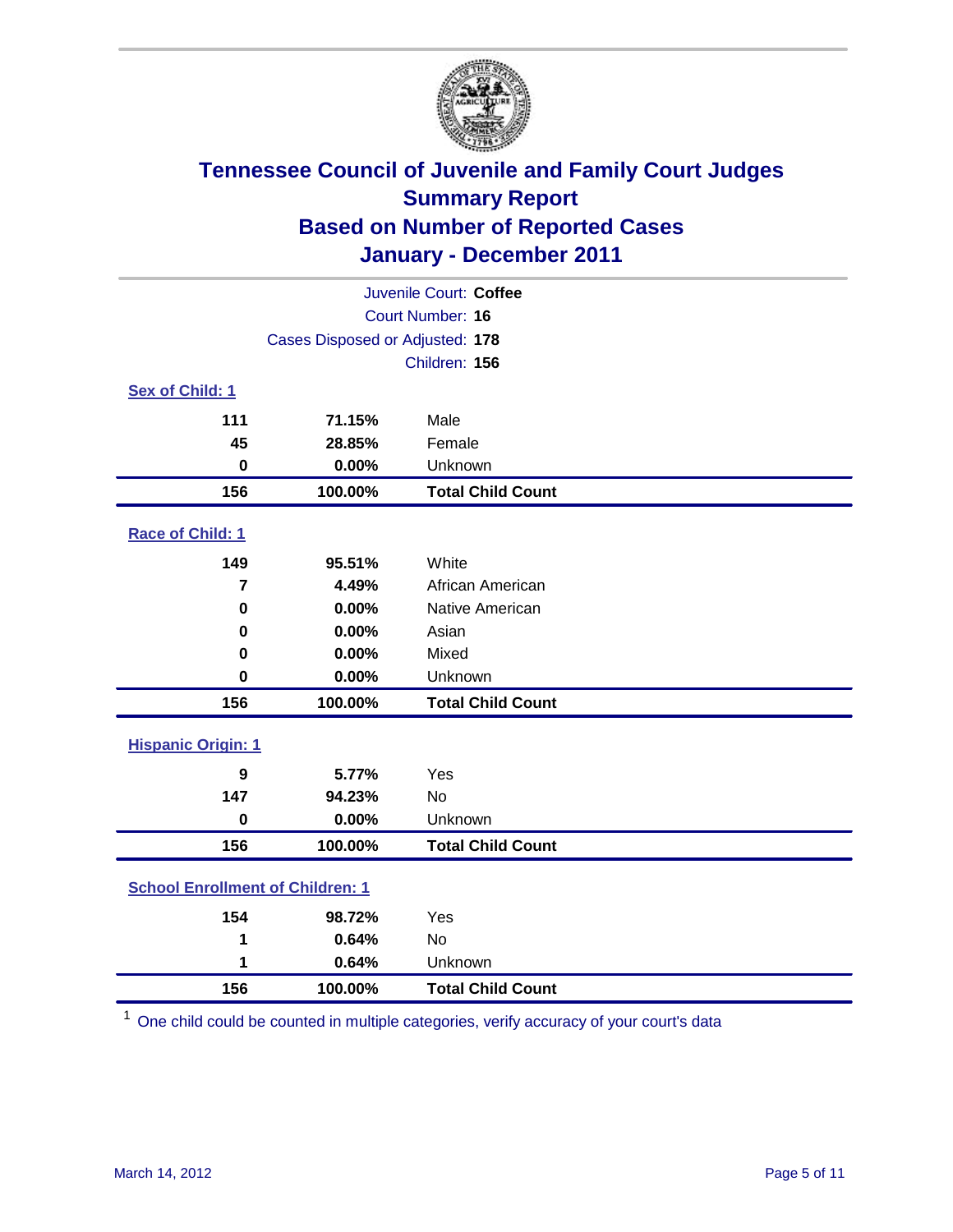

Court Number: **16** Juvenile Court: **Coffee** Cases Disposed or Adjusted: **178** Children: **156**

### **Living Arrangement of Child at Time of Referral: 1**

| 156          | 100.00%  | <b>Total Child Count</b>     |
|--------------|----------|------------------------------|
| 0            | $0.00\%$ | Other                        |
| 0            | $0.00\%$ | Unknown                      |
| 0            | $0.00\%$ | Independent                  |
| 1            | 0.64%    | In an Institution            |
| $\mathbf{2}$ | 1.28%    | In a Residential Center      |
| 1            | 0.64%    | In a Group Home              |
| 1            | 0.64%    | With Foster Family           |
| 1            | 0.64%    | <b>With Adoptive Parents</b> |
| 12           | 7.69%    | <b>With Relatives</b>        |
| 0            | $0.00\%$ | With Father                  |
| 62           | 39.74%   | <b>With Mother</b>           |
| 19           | 12.18%   | With Mother and Stepfather   |
|              | 0.64%    | With Father and Stepmother   |
| 56           | 35.90%   | With Both Biological Parents |
|              |          |                              |

### **Type of Detention: 2**

| 178 | 100.00%  | <b>Total Detention Count</b> |  |
|-----|----------|------------------------------|--|
| 0   | 0.00%    | Other                        |  |
| 161 | 90.45%   | Does Not Apply               |  |
| 0   | $0.00\%$ | <b>Unknown</b>               |  |
| 0   | $0.00\%$ | Psychiatric Hospital         |  |
| 0   | 0.00%    | Jail - No Separation         |  |
| 0   | $0.00\%$ | Jail - Partial Separation    |  |
| 0   | $0.00\%$ | Jail - Complete Separation   |  |
| 17  | 9.55%    | Juvenile Detention Facility  |  |
| 0   | $0.00\%$ | Non-Secure Placement         |  |
|     |          |                              |  |

<sup>1</sup> One child could be counted in multiple categories, verify accuracy of your court's data

<sup>2</sup> If different than number of Cases (178) verify accuracy of your court's data.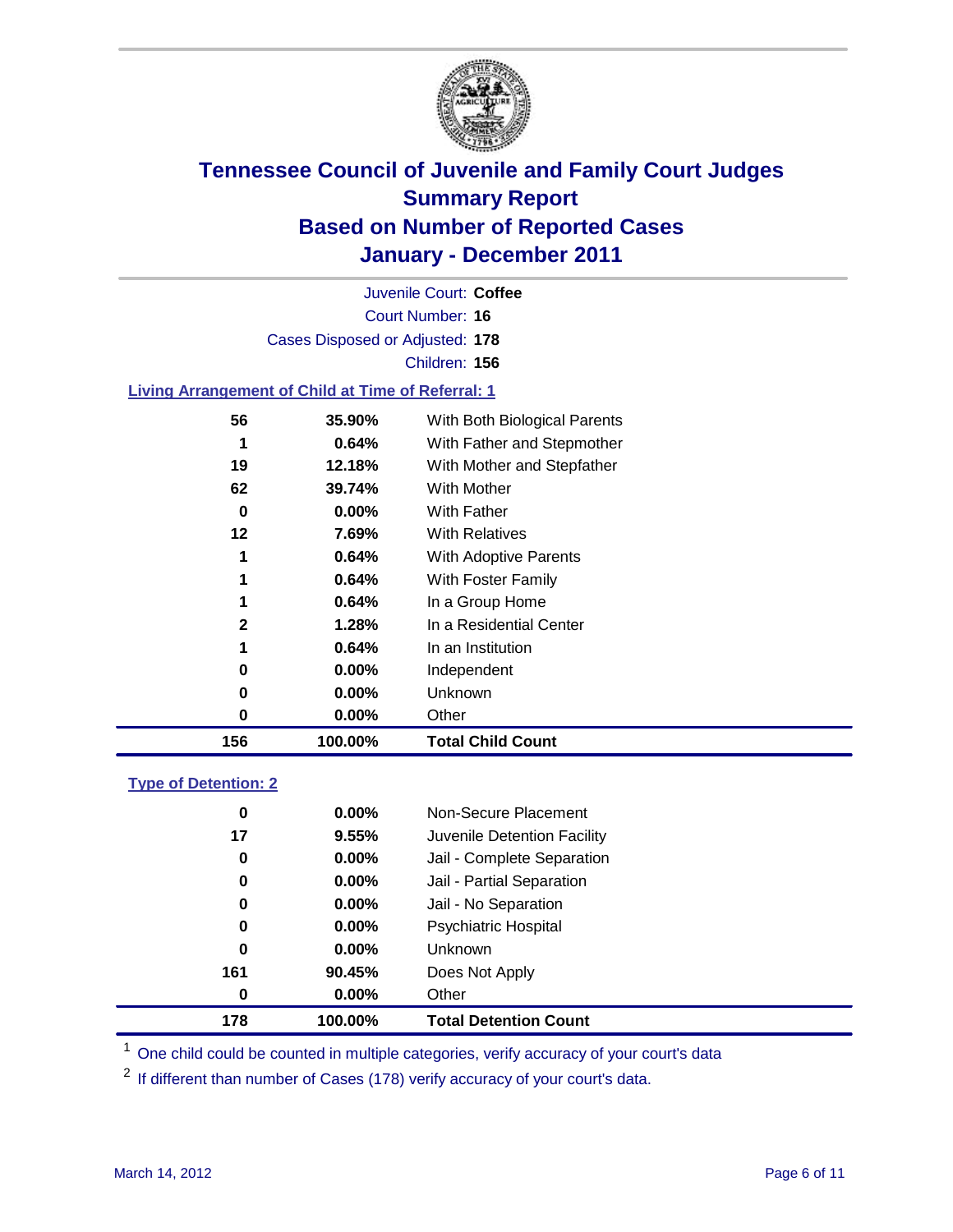

| Juvenile Court: Coffee                             |                                 |                                      |  |  |  |
|----------------------------------------------------|---------------------------------|--------------------------------------|--|--|--|
|                                                    | Court Number: 16                |                                      |  |  |  |
|                                                    | Cases Disposed or Adjusted: 178 |                                      |  |  |  |
|                                                    |                                 | Children: 156                        |  |  |  |
| <b>Placement After Secure Detention Hearing: 1</b> |                                 |                                      |  |  |  |
| 0                                                  | 0.00%                           | Returned to Prior Living Arrangement |  |  |  |
| $\overline{\mathbf{2}}$                            | 1.12%                           | Juvenile Detention Facility          |  |  |  |
| 1                                                  | 0.56%                           | Jail                                 |  |  |  |
| 0                                                  | 0.00%                           | Shelter / Group Home                 |  |  |  |
| 0                                                  | 0.00%                           | <b>Foster Family Home</b>            |  |  |  |
| 0                                                  | 0.00%                           | Psychiatric Hospital                 |  |  |  |
| 1                                                  | 0.56%                           | Unknown                              |  |  |  |
| 174                                                | 97.75%                          | Does Not Apply                       |  |  |  |
| 0                                                  | 0.00%                           | Other                                |  |  |  |
| 178                                                | 100.00%                         | <b>Total Placement Count</b>         |  |  |  |
| <b>Intake Actions: 2</b>                           |                                 |                                      |  |  |  |
|                                                    |                                 |                                      |  |  |  |
| 228                                                | 91.94%                          | <b>Petition Filed</b>                |  |  |  |
| $\bf{0}$                                           | 0.00%                           | <b>Motion Filed</b>                  |  |  |  |
| 20                                                 | 8.06%                           | <b>Citation Processed</b>            |  |  |  |
| 0                                                  | 0.00%                           | Notification of Paternity Processed  |  |  |  |
| $\mathbf 0$                                        | 0.00%                           | Scheduling of Judicial Review        |  |  |  |
| 0                                                  | 0.00%                           | Scheduling of Administrative Review  |  |  |  |
| 0                                                  | 0.00%                           | Scheduling of Foster Care Review     |  |  |  |
| 0                                                  | 0.00%                           | Unknown                              |  |  |  |
| 0                                                  | 0.00%                           | Does Not Apply                       |  |  |  |
| $\pmb{0}$                                          | 0.00%                           | Other                                |  |  |  |
| 248                                                | 100.00%                         | <b>Total Intake Count</b>            |  |  |  |

<sup>1</sup> If different than number of Cases (178) verify accuracy of your court's data.

<sup>2</sup> If different than number of Referral Reasons (248), verify accuracy of your court's data.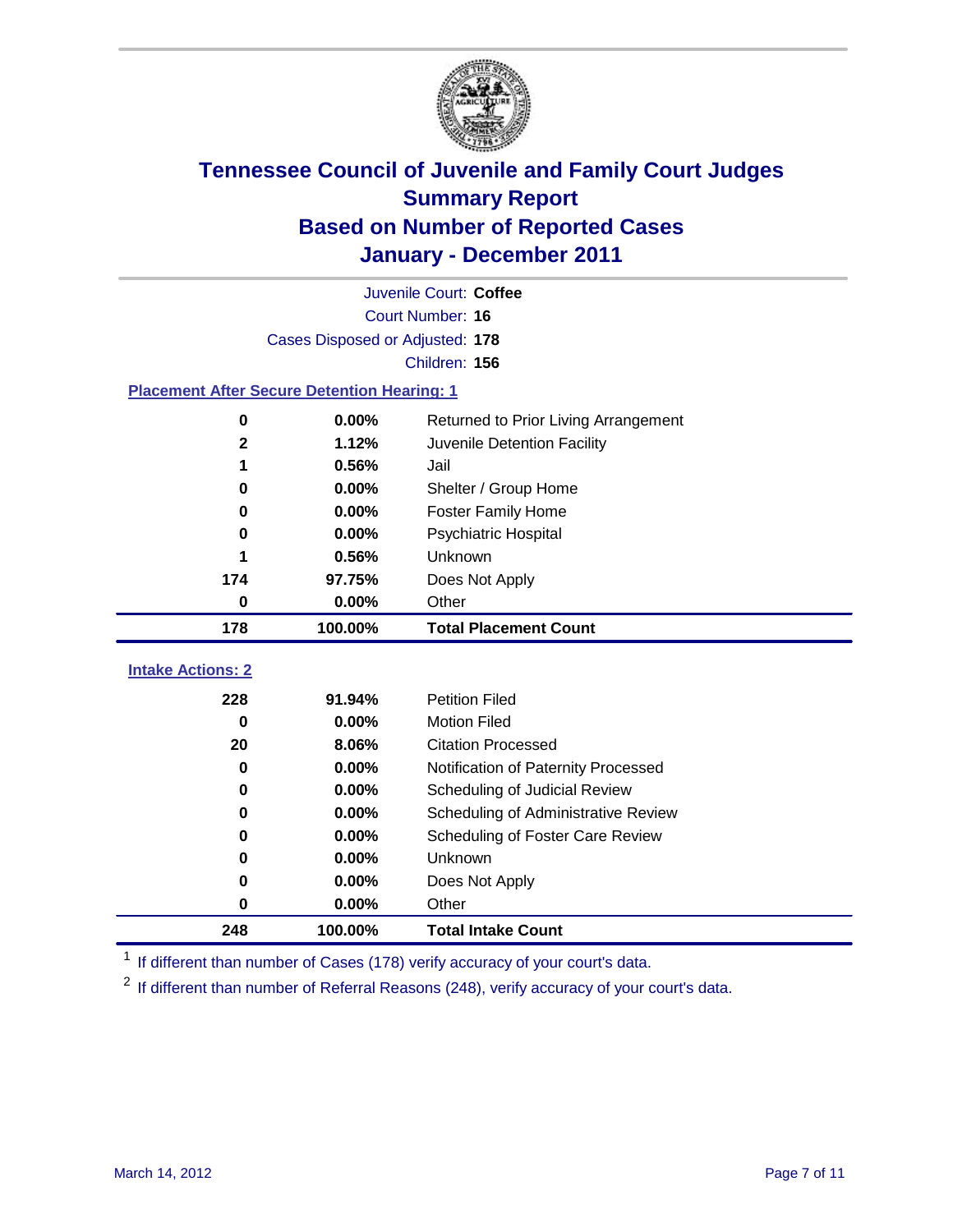

Court Number: **16** Juvenile Court: **Coffee** Cases Disposed or Adjusted: **178** Children: **156**

#### **Last Grade Completed by Child: 1**

| $\bf{0}$                                | 0.00%   | Too Young for School         |
|-----------------------------------------|---------|------------------------------|
| $\pmb{0}$                               | 0.00%   | Preschool                    |
| $\pmb{0}$                               | 0.00%   | Kindergarten                 |
| 0                                       | 0.00%   | 1st Grade                    |
| 0                                       | 0.00%   | 2nd Grade                    |
| 0                                       | 0.00%   | 3rd Grade                    |
| 3                                       | 1.92%   | 4th Grade                    |
| 5                                       | 3.21%   | 5th Grade                    |
| 5                                       | 3.21%   | 6th Grade                    |
| 9                                       | 5.77%   | 7th Grade                    |
| 19                                      | 12.18%  | 8th Grade                    |
| 41                                      | 26.28%  | 9th Grade                    |
| 39                                      | 25.00%  | 10th Grade                   |
| 25                                      | 16.03%  | 11th Grade                   |
| 1                                       | 0.64%   | 12th Grade                   |
| 0                                       | 0.00%   | Non-Graded Special Ed        |
| 0                                       | 0.00%   | <b>GED</b>                   |
| 0                                       | 0.00%   | Graduated                    |
| $\bf{0}$                                | 0.00%   | <b>Never Attended School</b> |
| 9                                       | 5.77%   | Unknown                      |
| $\bf{0}$                                | 0.00%   | Other                        |
| 156                                     | 100.00% | <b>Total Child Count</b>     |
| <b>Enrolled in Special Education: 1</b> |         |                              |

| 156          | 100.00% | <b>Total Child Count</b> |  |
|--------------|---------|--------------------------|--|
| $\mathbf{2}$ | 1.28%   | Unknown                  |  |
| 132          | 84.62%  | No                       |  |
| 22           | 14.10%  | Yes                      |  |
|              |         |                          |  |

One child could be counted in multiple categories, verify accuracy of your court's data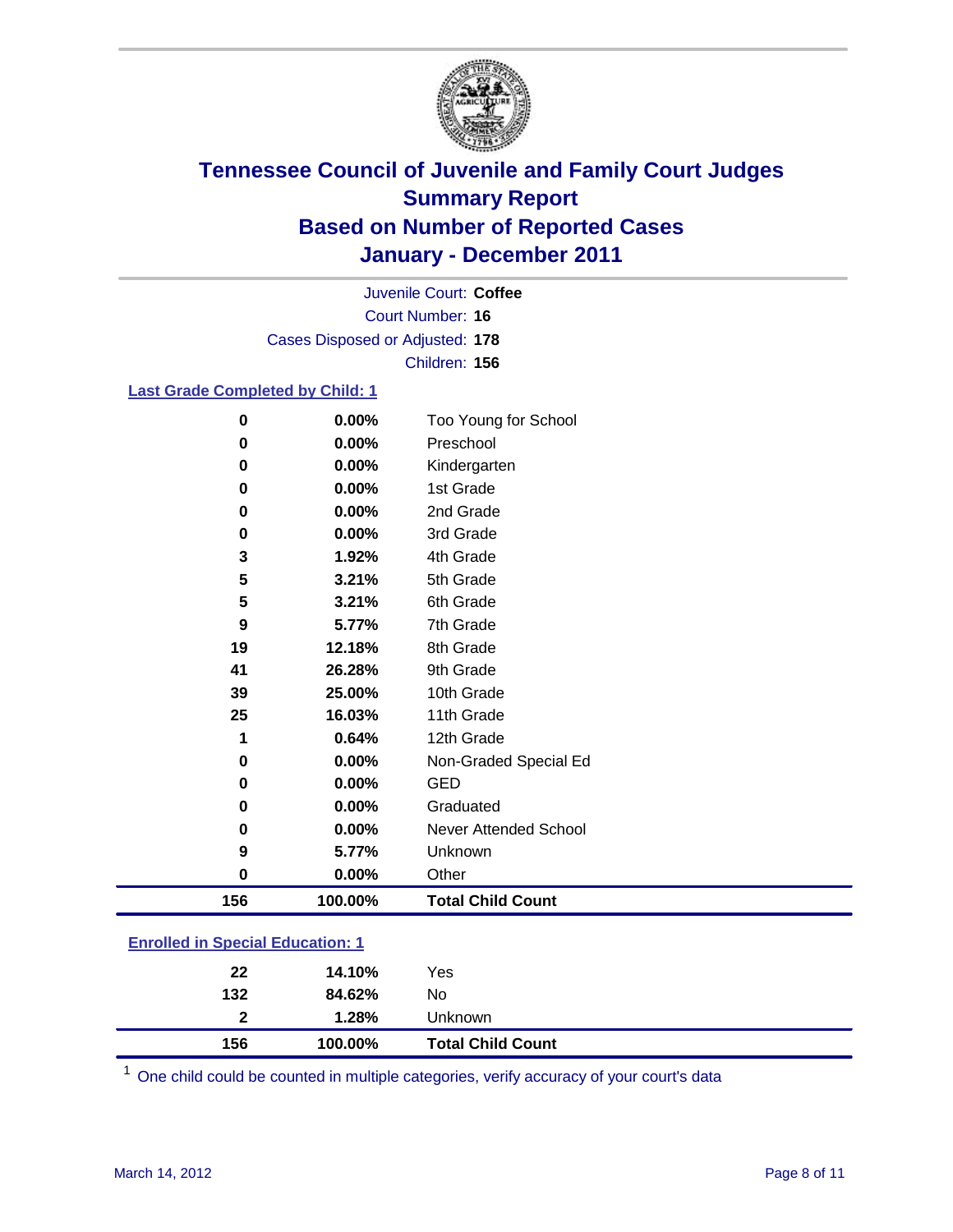

|                              | Juvenile Court: Coffee          |                           |  |  |
|------------------------------|---------------------------------|---------------------------|--|--|
|                              | Court Number: 16                |                           |  |  |
|                              | Cases Disposed or Adjusted: 178 |                           |  |  |
|                              |                                 | Children: 156             |  |  |
| <b>Action Executed By: 1</b> |                                 |                           |  |  |
| 248                          | 100.00%                         | Judge                     |  |  |
| $\bf{0}$                     | $0.00\%$                        | Magistrate                |  |  |
| $\bf{0}$                     | $0.00\%$                        | <b>YSO</b>                |  |  |
| 0                            | $0.00\%$                        | Other                     |  |  |
| 0                            | 0.00%                           | Unknown                   |  |  |
| 248                          | 100.00%                         | <b>Total Action Count</b> |  |  |

### **Formal / Informal Actions: 1**

| 60  | 24.19%   | Dismissed                                        |
|-----|----------|--------------------------------------------------|
| 1   | 0.40%    | Retired / Nolle Prosequi                         |
| 97  | 39.11%   | <b>Complaint Substantiated Delinquent</b>        |
| 52  | 20.97%   | <b>Complaint Substantiated Status Offender</b>   |
| 0   | 0.00%    | <b>Complaint Substantiated Dependent/Neglect</b> |
| 0   | $0.00\%$ | <b>Complaint Substantiated Abused</b>            |
| 0   | $0.00\%$ | <b>Complaint Substantiated Mentally III</b>      |
| 38  | 15.32%   | Informal Adjustment                              |
| 0   | $0.00\%$ | <b>Pretrial Diversion</b>                        |
| 0   | $0.00\%$ | <b>Transfer to Adult Court Hearing</b>           |
| 0   | 0.00%    | Charges Cleared by Transfer to Adult Court       |
| 0   | $0.00\%$ | Special Proceeding                               |
| 0   | 0.00%    | <b>Review Concluded</b>                          |
| 0   | $0.00\%$ | Case Held Open                                   |
| 0   | $0.00\%$ | Other                                            |
| 0   | $0.00\%$ | Unknown                                          |
| 248 | 100.00%  | <b>Total Action Count</b>                        |

<sup>1</sup> If different than number of Referral Reasons (248), verify accuracy of your court's data.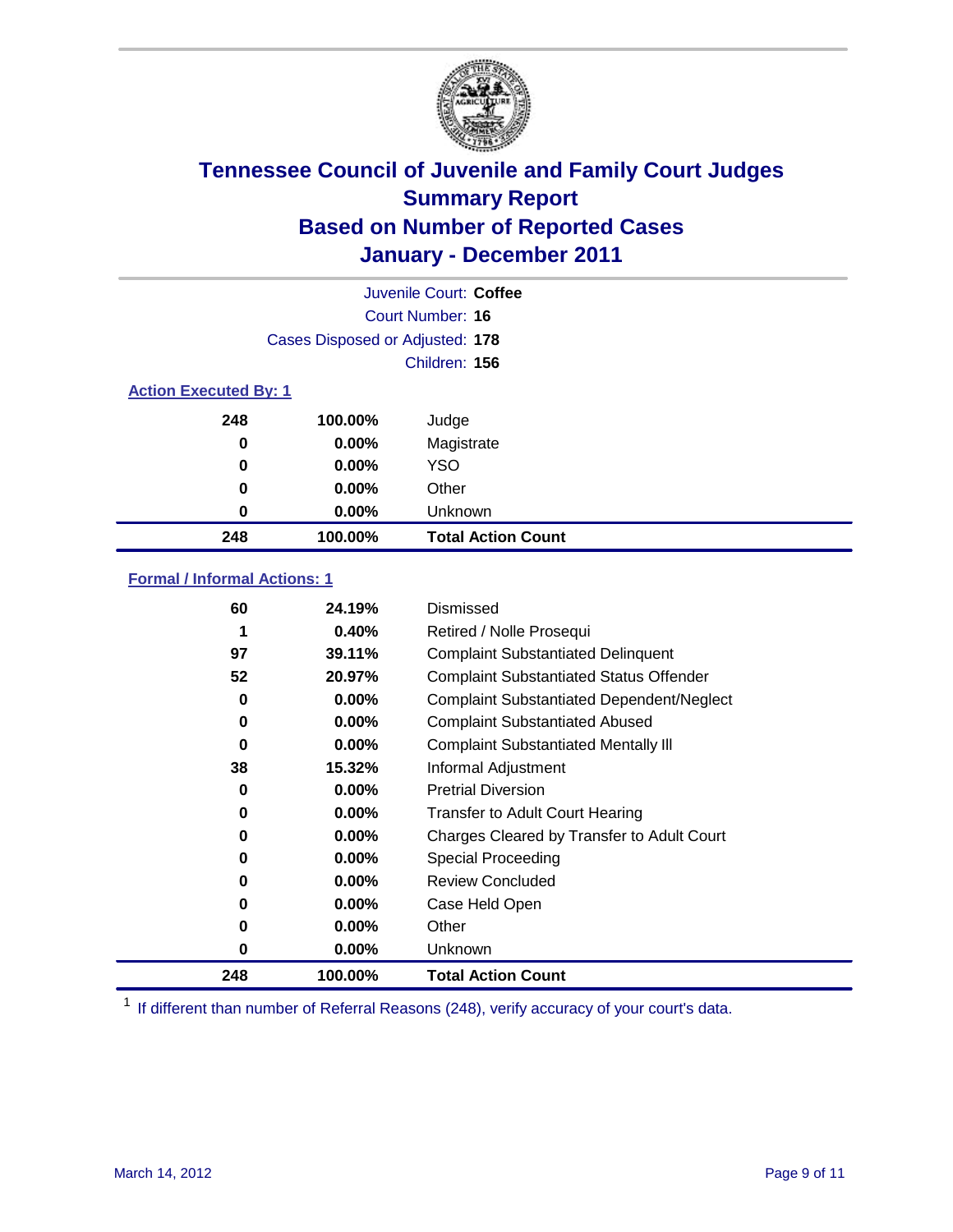

|                       |                                 | Juvenile Court: Coffee                                |
|-----------------------|---------------------------------|-------------------------------------------------------|
|                       |                                 | Court Number: 16                                      |
|                       | Cases Disposed or Adjusted: 178 |                                                       |
|                       |                                 | Children: 156                                         |
| <b>Case Outcomes:</b> |                                 | There can be multiple outcomes for one child or case. |
| 46                    | 12.92%                          | <b>Case Dismissed</b>                                 |
| 0                     | 0.00%                           | Case Retired or Nolle Prosequi                        |
| 0                     | 0.00%                           | Warned / Counseled                                    |
| 0                     | 0.00%                           | Held Open For Review                                  |
| 97                    | 27.25%                          | Supervision / Probation to Juvenile Court             |
| 0                     | 0.00%                           | <b>Probation to Parents</b>                           |
| 0                     | 0.00%                           | Referral to Another Entity for Supervision / Service  |
| 5                     | 1.40%                           | Referred for Mental Health Counseling                 |
| 16                    | 4.49%                           | Referred for Alcohol and Drug Counseling              |
| 0                     | 0.00%                           | <b>Referred to Alternative School</b>                 |
| 0                     | 0.00%                           | Referred to Private Child Agency                      |
| 2                     | 0.56%                           | Referred to Defensive Driving School                  |
| 0                     | 0.00%                           | Referred to Alcohol Safety School                     |
| 0                     | 0.00%                           | Referred to Juvenile Court Education-Based Program    |
| 1                     | 0.28%                           | Driver's License Held Informally                      |
| 0                     | 0.00%                           | <b>Voluntary Placement with DMHMR</b>                 |
| 0                     | 0.00%                           | <b>Private Mental Health Placement</b>                |
| 0                     | 0.00%                           | <b>Private MR Placement</b>                           |
| 0                     | 0.00%                           | Placement with City/County Agency/Facility            |
| 0                     | 0.00%                           | Placement with Relative / Other Individual            |
| 12                    | 3.37%                           | Fine                                                  |
| 6                     | 1.69%                           | <b>Public Service</b>                                 |
| 9                     | 2.53%                           | Restitution                                           |
| 0                     | 0.00%                           | <b>Runaway Returned</b>                               |
| 0                     | 0.00%                           | No Contact Order                                      |
| 0                     | 0.00%                           | Injunction Other than No Contact Order                |
| 6                     | 1.69%                           | <b>House Arrest</b>                                   |
| 0                     | 0.00%                           | <b>Court Defined Curfew</b>                           |
| 0                     | 0.00%                           | Dismissed from Informal Adjustment                    |
| 0                     | 0.00%                           | <b>Dismissed from Pretrial Diversion</b>              |
| 0                     | 0.00%                           | Released from Probation                               |
| 0                     | 0.00%                           | <b>Transferred to Adult Court</b>                     |
| 0                     | 0.00%                           | <b>DMHMR Involuntary Commitment</b>                   |